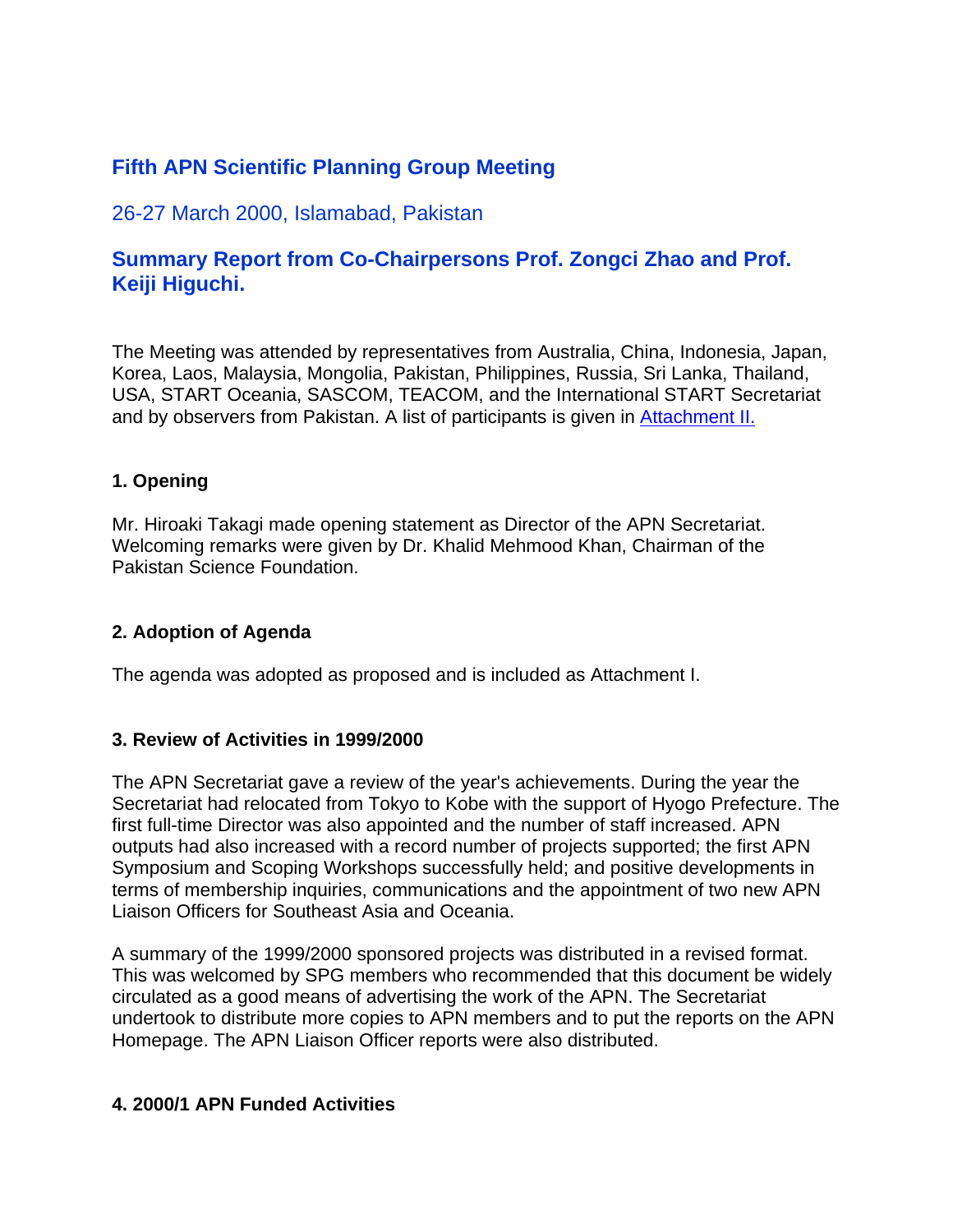The Director announced that with increases in support from Japan and a new contribution from Australia, the total budget available for APN funded activities would be approximately US\$1.3 million in the next fiscal year, which means a 20 % increase. In accordance with the APN Strategic Plan, not all of these funds would be spent on projects selected through the Call for Proposals. Instead, some funds would be used to support the outputs of last year's Scoping Workshops.

With regard to the selection of project proposals Prof. Zhao introduced the role of the Small Group and explained that they had used the SPG ranking as the main basis for their funding recommendations, but that broader factors such as regional or thematic distribution, opportunities to build on past successes, country involvement or previous performance had also been considered. The Small Group recommended 16 projects for funding and detailed explanations were provided on the reasoning behind the recommendations.

After the discussion the SPG supported the recommendations of the Small Group to go forward to the IGM.

Comments were made on a number of specific issues, for instance on the importance of science/policy links and the fact that this issue seems to be not fully understood by many proponents. It was generally agreed that the issue is extremely difficult to address, but in the longer term it will be central to the success of APN to find a means of doing so. A brief discussion on the issue of 2-year-projects concluded that the second year's funding should be contingent on satisfactory performance in the first year. The SPG would assess interim reports from proponents which should be submitted to the Secretariat in January each year.

The outcome of the discussion, including funding amounts for the projects, will be presented as a recommendation to the Inter-Governmental Meeting.

# **5. APN Networking/Capacity Building Programme**

The Secretariat presented a proposal for an APN Networking and Capacity Building Programme, designed to increase the involvement of those countries that have until now been least involved in APN activities. The programme was generally welcomed and received strong support from all SPG members. A flexible approach to the use of the funds was recommended. Furthermore it was suggested to build on already existing projects wherever appropriate, in order to use the limited funds most efficiently.

There was a discussion about which countries should be targeted and it was suggested that Mongolia and Nepal should also be added to the original list of Bangladesh, Cambodia, Laos, Pakistan, Sri Lanka and Vietnam. In light of the limited budget for the first year it was proposed to extend the trial period to 2 years, with Mongolia to be included in the second year. During the first year the Secretariat would conduct a full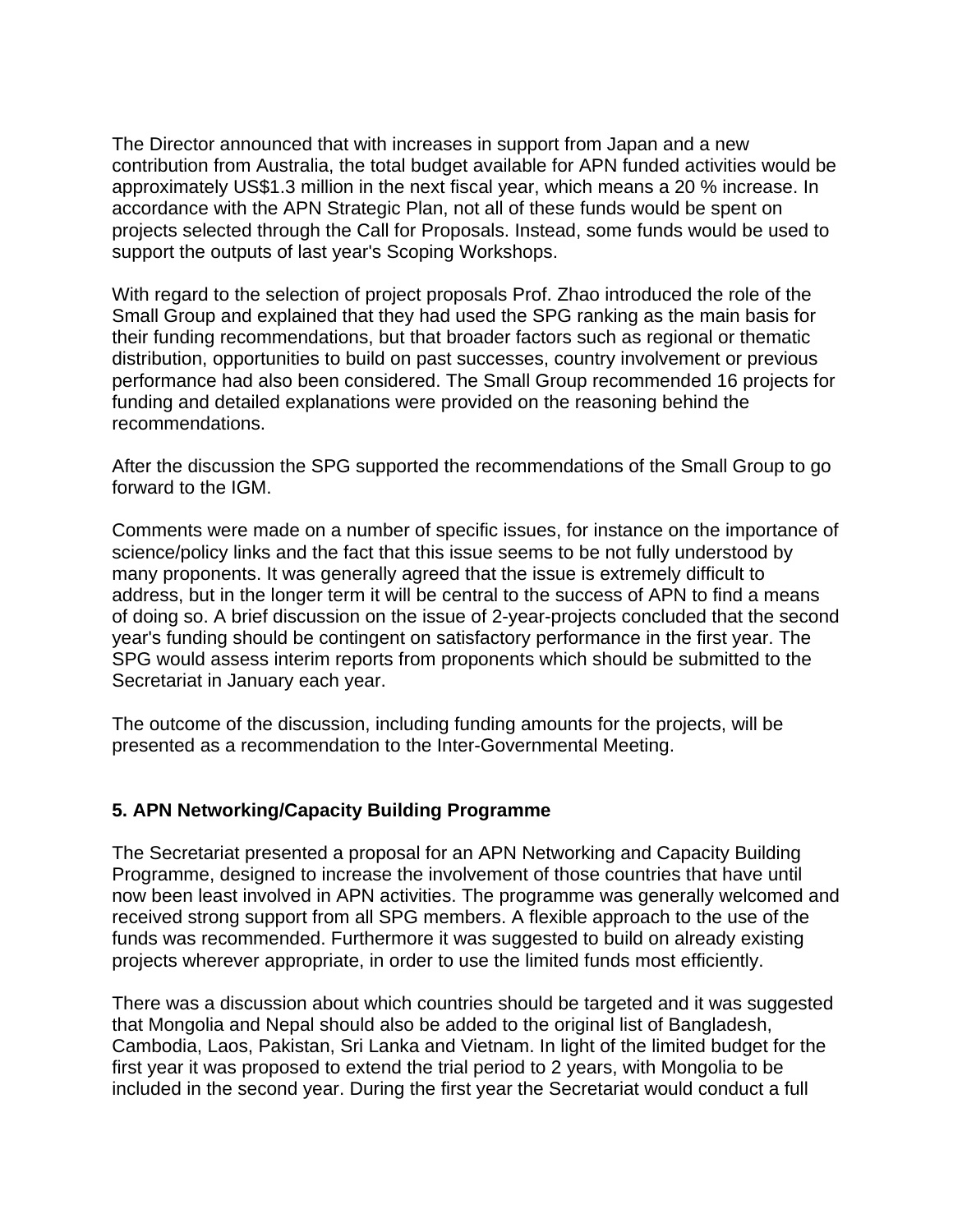review of the options for the long term.

Following an evening discussion among South Asian representatives, two activities were proposed for the first year in that region: a regional networking/awareness raising workshop to be held in Pakistan with APN supported participation from Bangladesh, Nepal and Sri Lanka. The participating countries will together identify the themes for the meeting. The coastal zones proposal from Sri Lanka would also be given some additional funding to enable a broadening of participation and outcomes.

# **6. Review of APN Proposals Process**

The Secretariat reported the results of the review of the APN Proposals Process commissioned by the 4th IGM. Recommendations were made on a number of issues designed to improve fairness, efficiency and quality of service to proponents.

The introduction of a pre-proposals system was welcomed by all, after clarification of some procedural issues. There were some suggested revisions to the pre-proposal format which are included as Attachment III.

There was an extensive debate about the future of the review process. It was generally accepted that the current approach cannot be maintained, and in that context it was agreed to move toward a mail review system. However, members expressed their concern that a number of details would require careful consideration such as the role of the SPG and Small Group in the new process, the number of reviews required per proposal, the need to group reviewers by proposals themes, the need to deal adequately with the different types of proposals such as meetings and research projects, the need for a tightened Conflict of Interest policy, etc. The Secretariat undertook to perform a detailed feasibility study which would address all these issues and report back to the 6th SPG.

The recommendations on conflict of interest, 2 year proposals, the Rapid Selection stage, APN Per Diem rates and the other minor recommendations were all accepted by the SPG. It was suggested not to limit the number of proposals which could be submitted by a Proponent, but to clarify that the APN would only fund a maximum of one project per proponent each year.

During the debate there was a recognition that the APN is now entering a more mature phase of its activities. As such the role of the SPG is changing away from a focus on basic processes such as performing the review function, to a more strategic role in assessing the major scientific issues for the region and the means to foster the necessary research.

# **7. System for Identifying Key Scientific Priorities**

The Secretariat introduced the proposed system for identifying Key Scientific Priorities.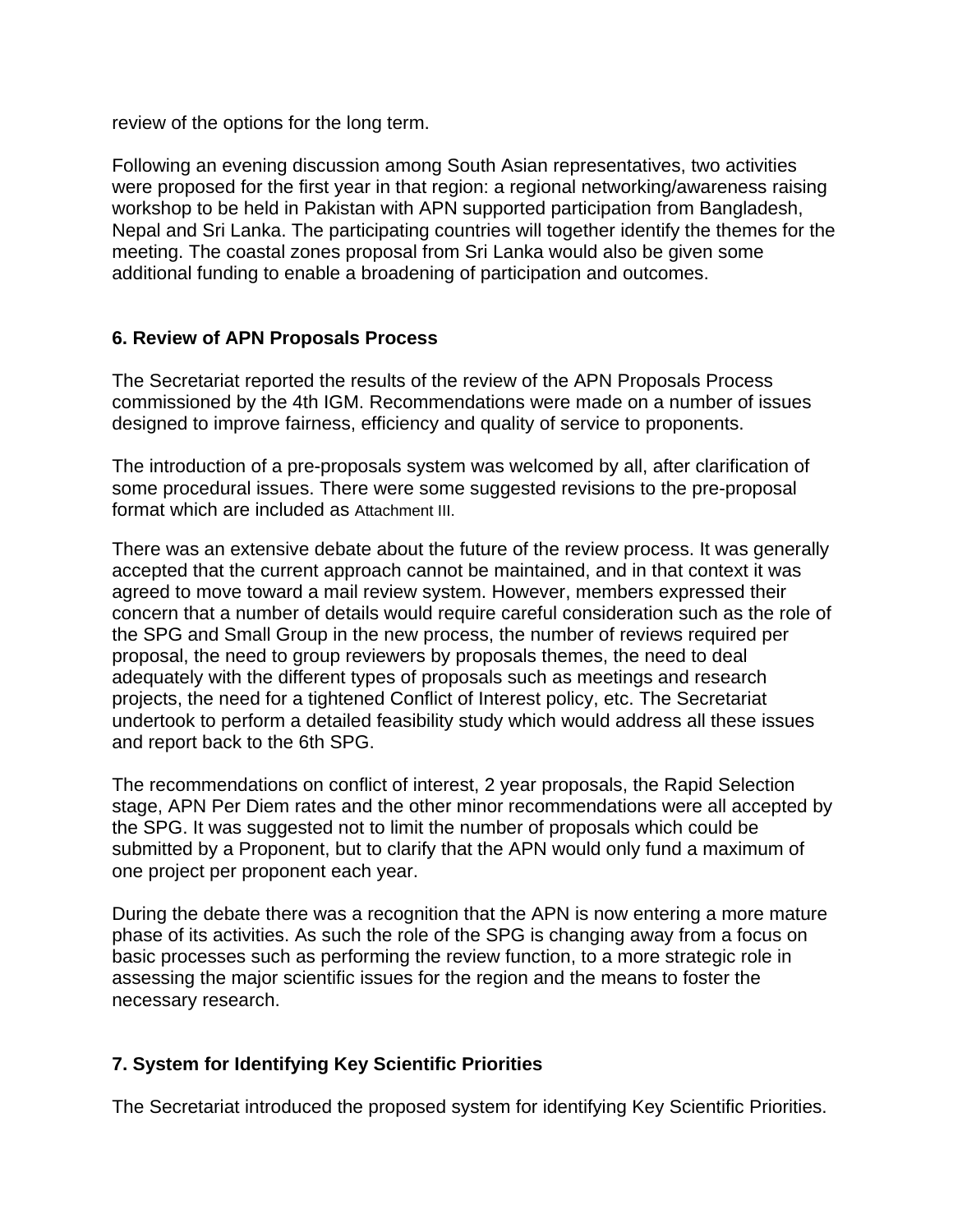There was general agreement that the APN should agree scientific priorities which should reflect the frontiers of global change science and the proposed system was accepted by the meeting, with some minor revisions emphasising the need for flexibility. The revised system is included as Attachment IV.

# **8. CO2 Inter-Calibration Workshop**

On behalf of Japan Mr. Onogawa introduced a proposal for a workshop to promote efforts to improve the inter-calibration of  $CO<sub>2</sub>$  measurements, which is essential to ensure fully comparable data. These measurements are used to identify the origins of CO2 emissions, an essential task to evaluate the success of efforts to reduce anthropogenic emissions. This development was welcomed by SPG members, who were encouraged to liaise with Mr. Onogawa over the possibilities for involvement of the relevant agencies in their countries.

# **9. Election of Co-Chair**

Prof. Higuchi explained that one new Co-Chair has to be selected since according to APN rules his 2 year term was now at an end. Prof. Higuchi nominated Dr. Graeme Pearman of Australia as his successor for consideration by the SPG, outlining his qualifications for the post. Dr. Moten of Malaysia seconded the nomination. Dr. Pearman graciously accepted the nomination and was accepted as a new SPG Co-Chair by acclamation. The term will be for two years starting after the 5th Inter-Governmental Meeting and ending at the 7th.

On behalf of the SPG, Prof. Zhao thanked Prof. Higuchi for his tremendous contribution to the APN. The SPG applauded his many years of involvement, guidance and dedication to the APN in an expression of deep appreciation, and a small token of the APN's appreciation was presented to him.

# **10. START Update**

On behalf of the START International Secretariat Prof. Fuchs gave an update on recent developments within the START system. He focused in particular on START's catalytic role and its focus on capacity building. He then suggested that APN and START should further explore avenues for cooperation, in particular with regard to expanding the role of Liaison Officers, database development and capacity building.

# **11. Other Business**

Dr. Pearman alerted the SPG to the particular scientific successes of two of this year's APN sponsored projects (99011 and 99013), which the short reports distributed could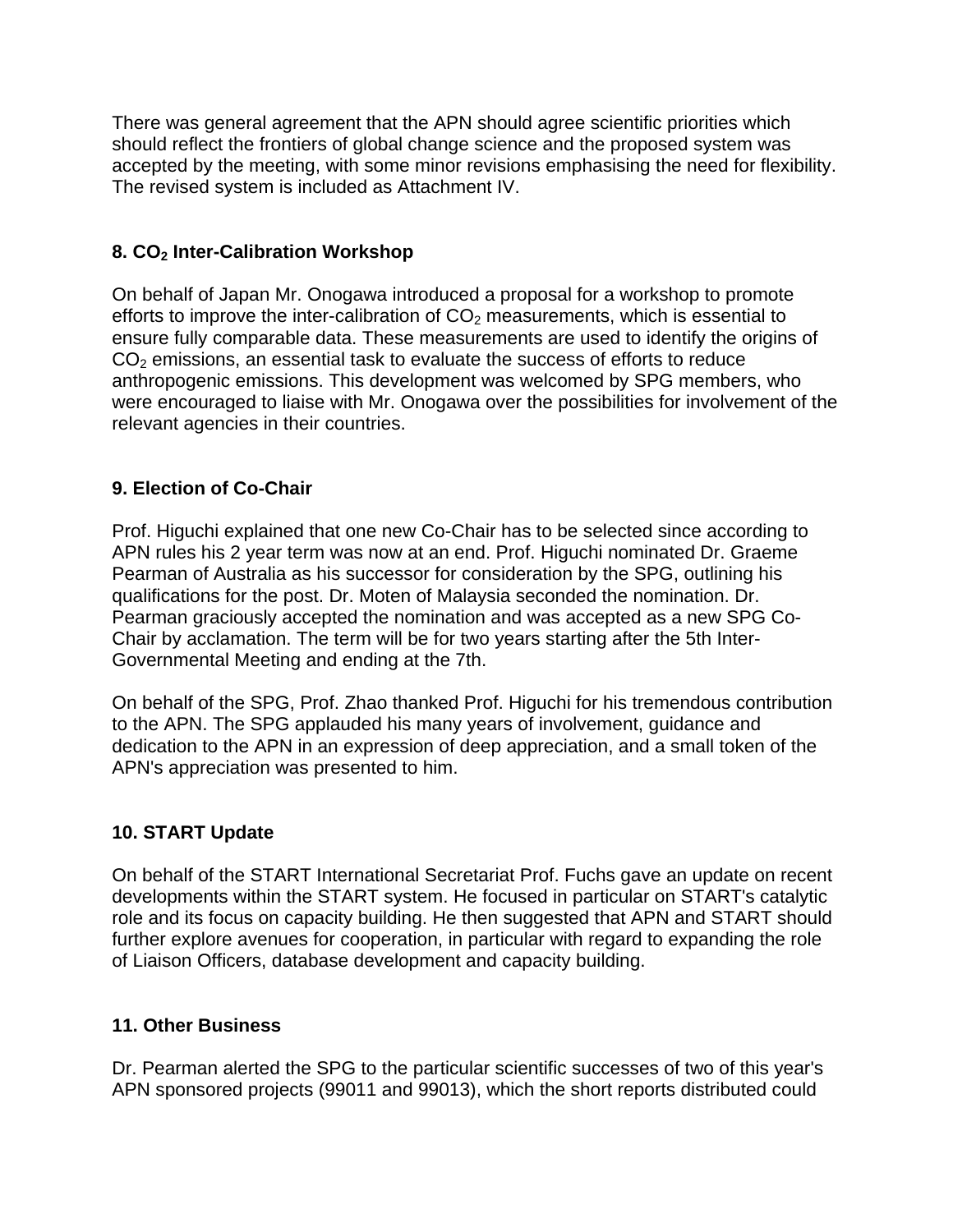not fully communicate. The APN now needs to find a way to build on these successes and extend the benefits derived.

A number of points of information were also raised and the APN Secretariat was encouraged to continue cooperation both with other environmental bodies within the region and with similar organisations such as the IAI and ENRICH.

# **12. Science Presentations**

Three science presentations were given. Dr. Amir Muhammed made a presentation on the major issues and the national approach to global change research in Pakistan. Dr. Koshy gave an overview of science and science needs from the Oceania perspective. Prof. Fuchs gave an overview of the results of the APN sponsored scoping workshops held in Kobe in October, "CLIMAG" and "Urbanisation, Industrial Transformation and Environmental Change".

# **13. Closing**

Participants expressed their heartfelt appreciation to the Secretariat for its work in organizing the meeting, and to the Co-Chairs for their leadership. A large vote of thanks was given to the Government of Pakistan and in particular Mr. Elahi and his staff at the Ministry of Environment, Local Government and Rural Development for hosting the meeting.

# **Attachment. II**

# **List of Participants**

# **AUSTRALIA**

### **Dr. Graeme PEARMAN**

Chief of Division CSIRO Atmospheric Research PMB 1, Aspendale Victoria, 3195 AUSTRALIA Tel: +61-3-9239-4650 Fax: +61-3-9239-4460 Email: graeme.pearman@dar.csiro.au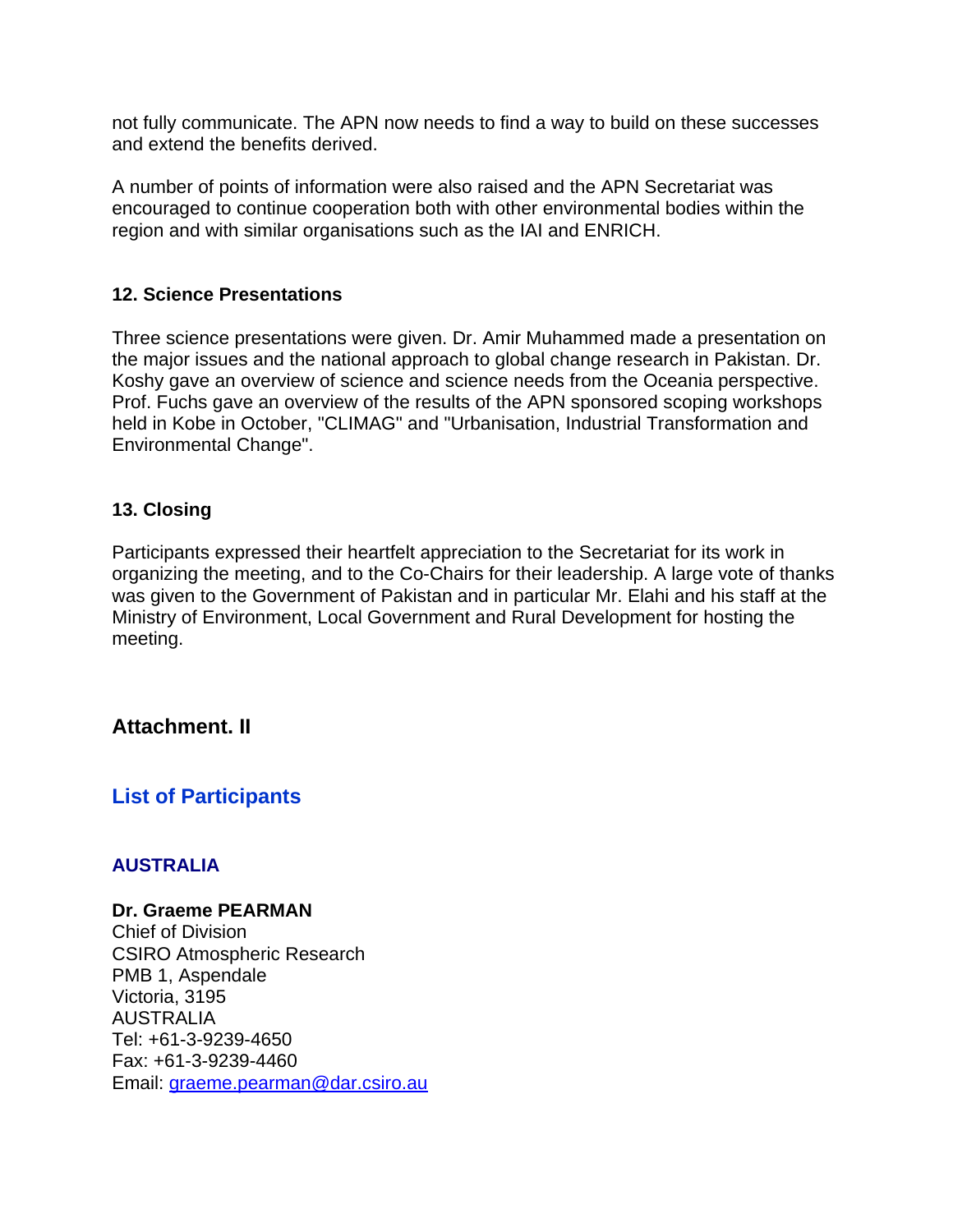# **CHINA**

### **Prof. Zongci ZHAO**

Co-Chair, APN Scientific Planning Group National Climate Center China Meteorological Administration Baishiqiaolu No. 46 Beijing, 100081, P. R. CHINA Tel: +86-10-6840-8576 Fax: +86-10-6217-6804 Email: zhaozc@sun.ihep.ac.cn

### **INDONESIA**

### **Dr. Agus NURYANTO**

Deputy Chairman National Institute of Aeronautics and Space (LAPAN) Jl. Pemuda Persil No. 1, Jakarta 13220 INDONESIA Tel: +62-21-489-5040 / 489-4989 Fax: +62-21-489-4815 Email: agus@mail.lapan.go.id

# **JAPAN**

## **Prof. Keiji HIGUCHI** Co-Chair, APN Scientific Planning Group Director, Nagoya City Science Museum 2-17-1, Sakae, Naka-ku, Nagoya 460-0008 JAPAN Tel: +81-52-201-4486 (ext 201) Fax: +81-52-203-0788 Email: higuchi@ncsm.city.nagoya.jp

### **Mr. Kazunobu ONOGAWA**

Principal Research Coordinator National Institute for Environmental Studies 16-2 Onogawa, Tsukuba Ibaraki-ken, 305-0053, JAPAN Tel: +81-298-50-2302 Fax: +81-298-51-2854 Email: onogawa@nies.go.jp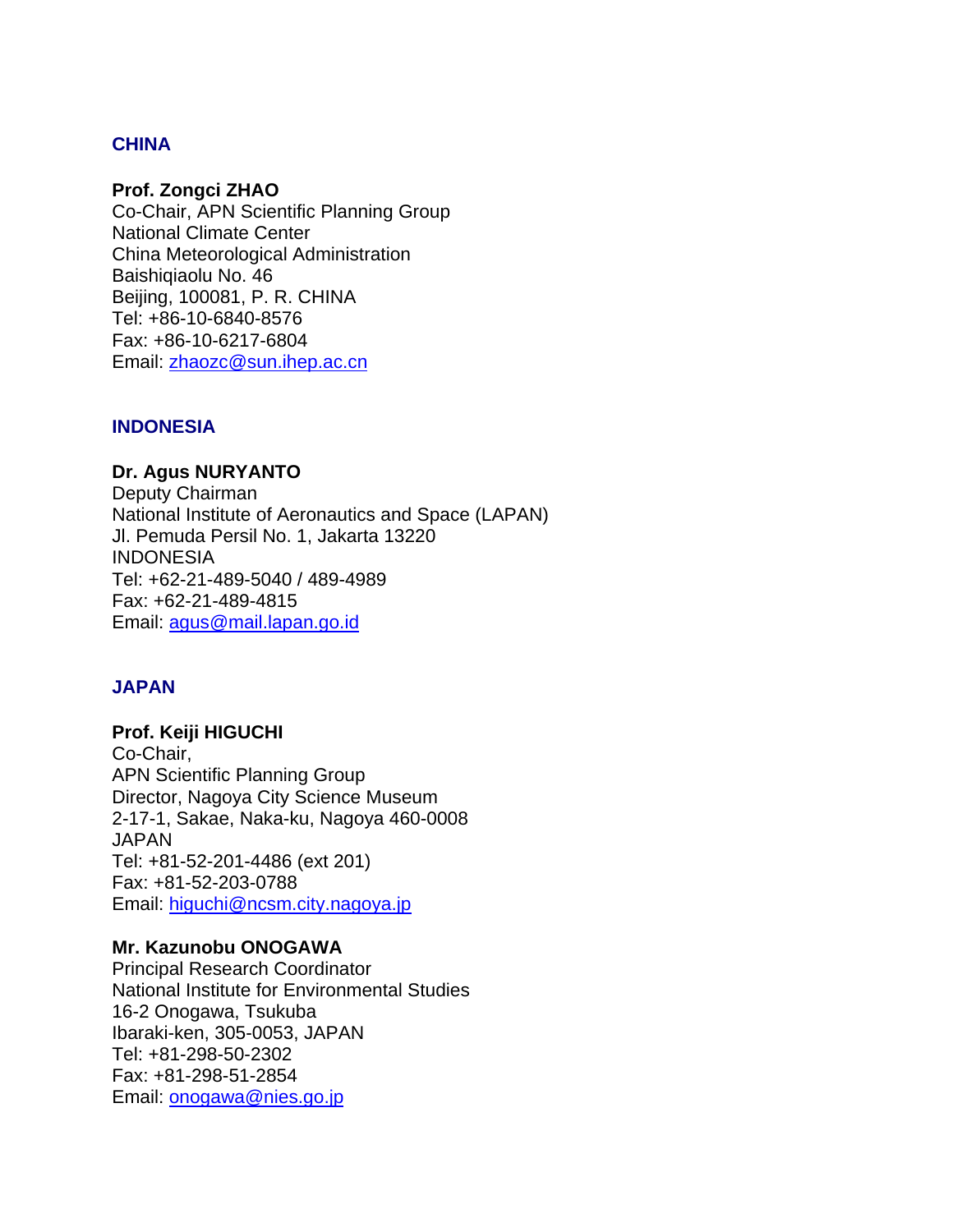### **Mr. Hideyuki MORI**

**Director** Research and Information Office Global Environment Department Environment Agency 1-2-2 Kasumigaseki, Chiyoda-ku Tokyo 100-8975, JAPAN Tel: +81-3-3581-3422 Fax: +81-3-3581-3423 Email: HIDEYUKI\_MORI@eanet.go.jp

# **KOREA**

**Dr. Il Soo PARK Director** Division of Air Pollution Engineering National Institute of Environmental Research 613-2 Bulkwang-Dong, Eunpyung-Ku Seoul 122-706, KOREA Tel: +82-2-389-8721 Fax: +82-2-388-7989 Email: nierpis@me.go.kr

# **LAO P. D. R.**

# **Mr. Chanthanet BOUALAPHA**

Director, Environment Research Center Science, Technology and Environment Agency P. O. Box 2279, Vientiane LAO P. D. R. Tel: +856-21-218737 Fax: +856-21-218737 / 213472

# **Mr. Phonethip PHETSOMPHOU**

Government Officer Science, Technology and Environment Organization Agency P. O. Box: 2279 Vientiane, LAO P. D. R. Tel: +856-21-217650 Fax: +856-21-213470 Email: phet@steno.gov.la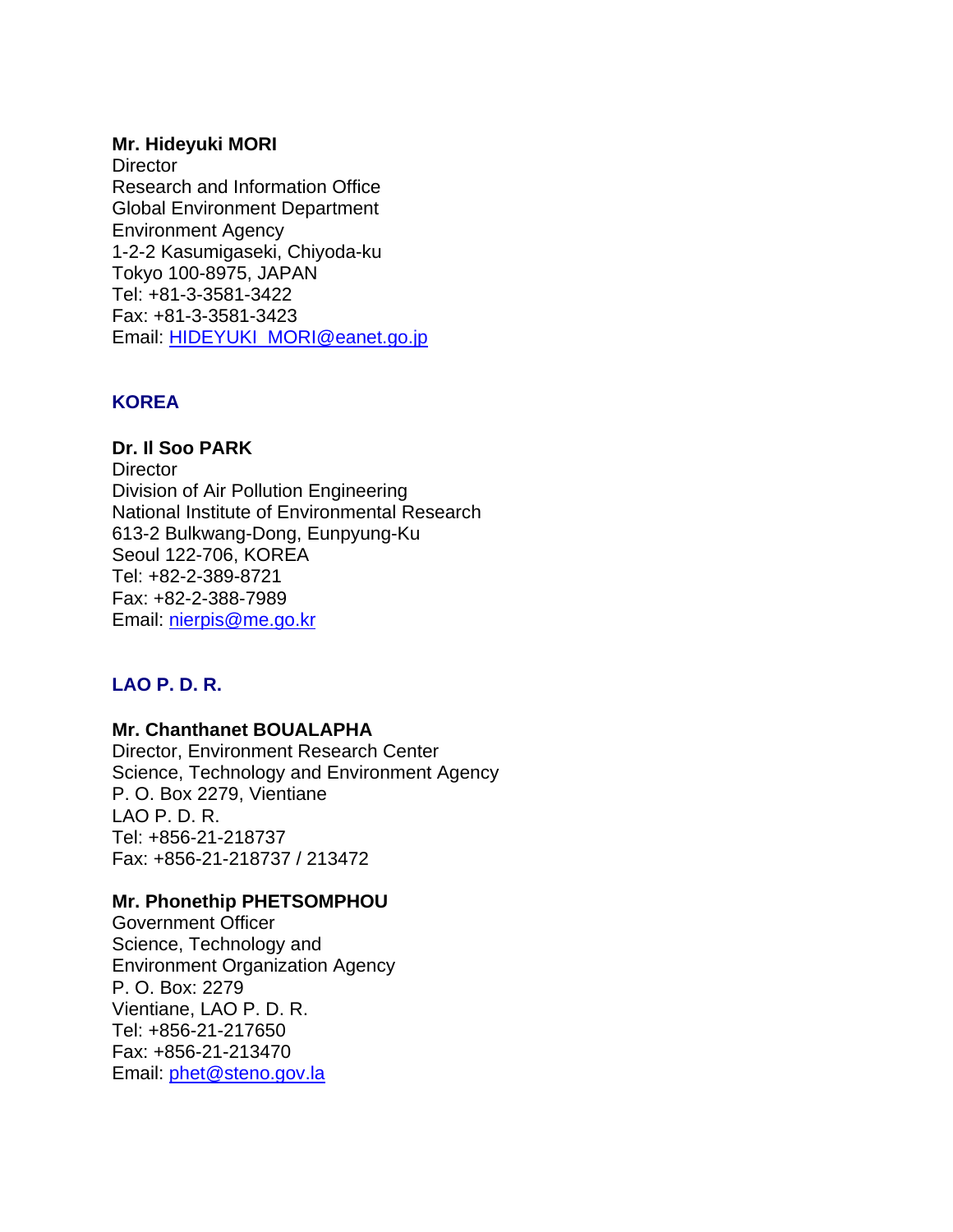## **MALAYSIA**

#### **Dr. Subramaniam MOTEN**

**Director** Malaysian Meteorological Service Jalan Sultan, 46667 Petaling Jaya Selangor, MALAYSIA Tel: +603-7569422 Fax: +603-7550964 Email: subra@kjc.gov.my

### **MONGOLIA**

## **Dr. Jamsran TSOGTBAATAR** Director, Institute of Geoecology Ministry of Nature and Environment Baruun Selbe-15 Ulaanbaatar-211238, MONGOLIA Tel: +976-1-321862 Fax: +976-1-321862 Email: geoeco@magicnet.mn

### **PAKISTAN**

### **Dr. Munir Ahmed BHATTI**  Member (Science) Pakistan Science Foundation Government of Pakistan Constitution Avenue, Sector G-5/2 Islamabad, PAKISTAN 44000 Tel: +92-51-9203044 Fax: +92-51-9202468 Email: psfmsmun@comsats.net.pk

### **PHILIPPINES**

### **Mr. Sabado BATCAGAN**

Assistant Secretary Department of Environment and Natural Resources Visayas Avenue, Quezon City PHILIPPINES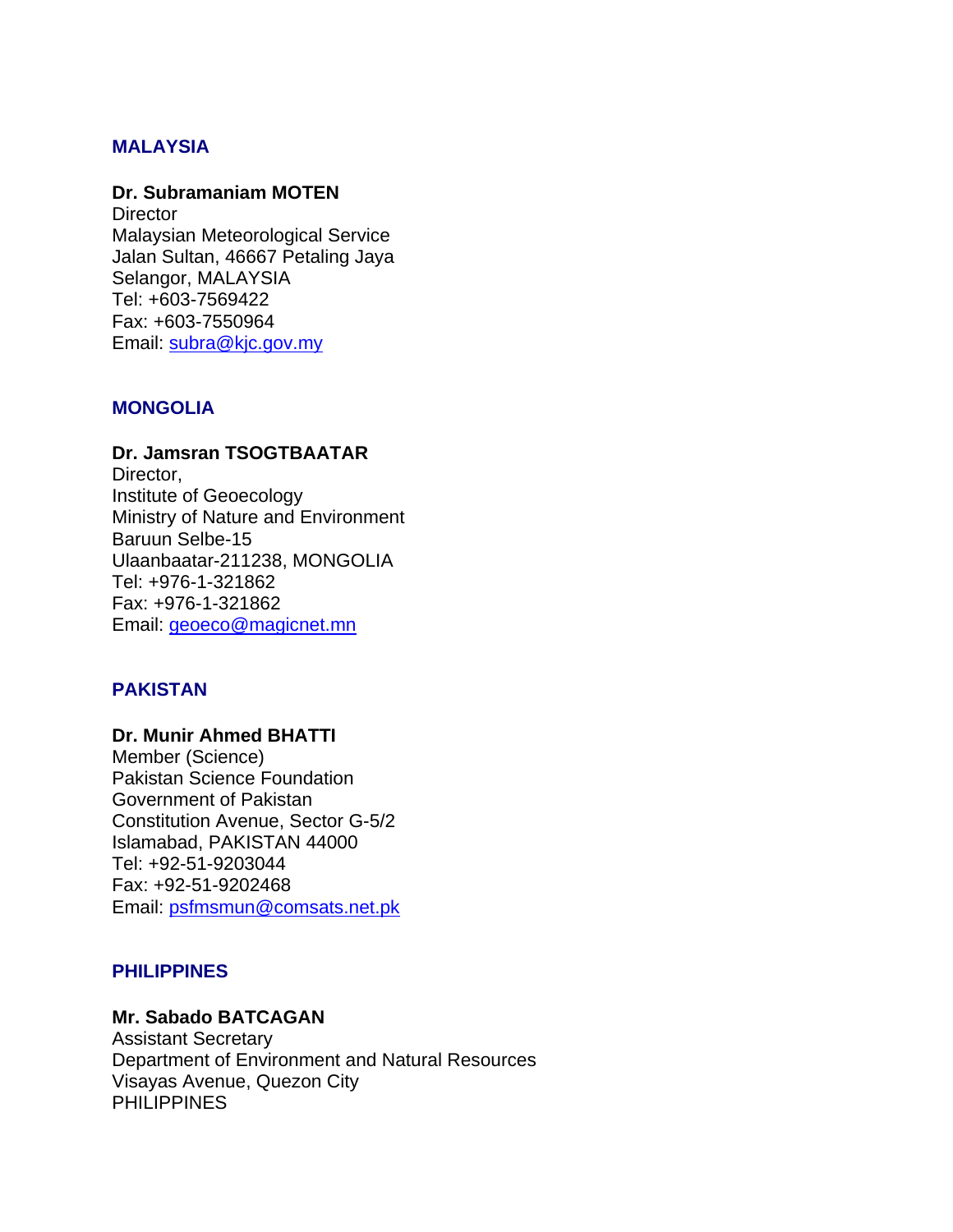Tel: +63-2-926-8075 Fax: +63-2-920-1761 Email: astb@denr.gov.ph

# **RUSSIA**

### **Dr. Alexander STERIN**

Head Aerology Department Russian Research Institute of Hydro-Meteorological Information (RIHMI) 6, Korolyov Str., Obninsk, Kaluga Region, Russia 249020 ,RUSSIAN FEDERATION Tel: 7-095-255-2012 Fax: 7-095-255-2225 Email: sterin@meteo.ru

# **SRI LANKA**

### **Dr. Andrayas Wickramachchi MOHOTTALA**

**Director** Department of Meteorology 383 Bauddhaloka Mawatha, Colombo 7 Sri Lanka Tel: +94-1-694104 Fax: +94-1-698311 / 691443 Email: meteo1@sltnet.lk

# **THAILAND**

## **Mr. Suphavit PIAMPHONGSAN**T

Chief Inspector-General Ministry of Science, Technology and Environment Rama VI Road, Bangkok 10400 THAILAND Tel: +66-2-246-0064 (ext 200) Fax: +66-2-246-8106 Email: supavit.p@moste.go.th

# **U. S. A.**

**Mr. Louis B. BROWN**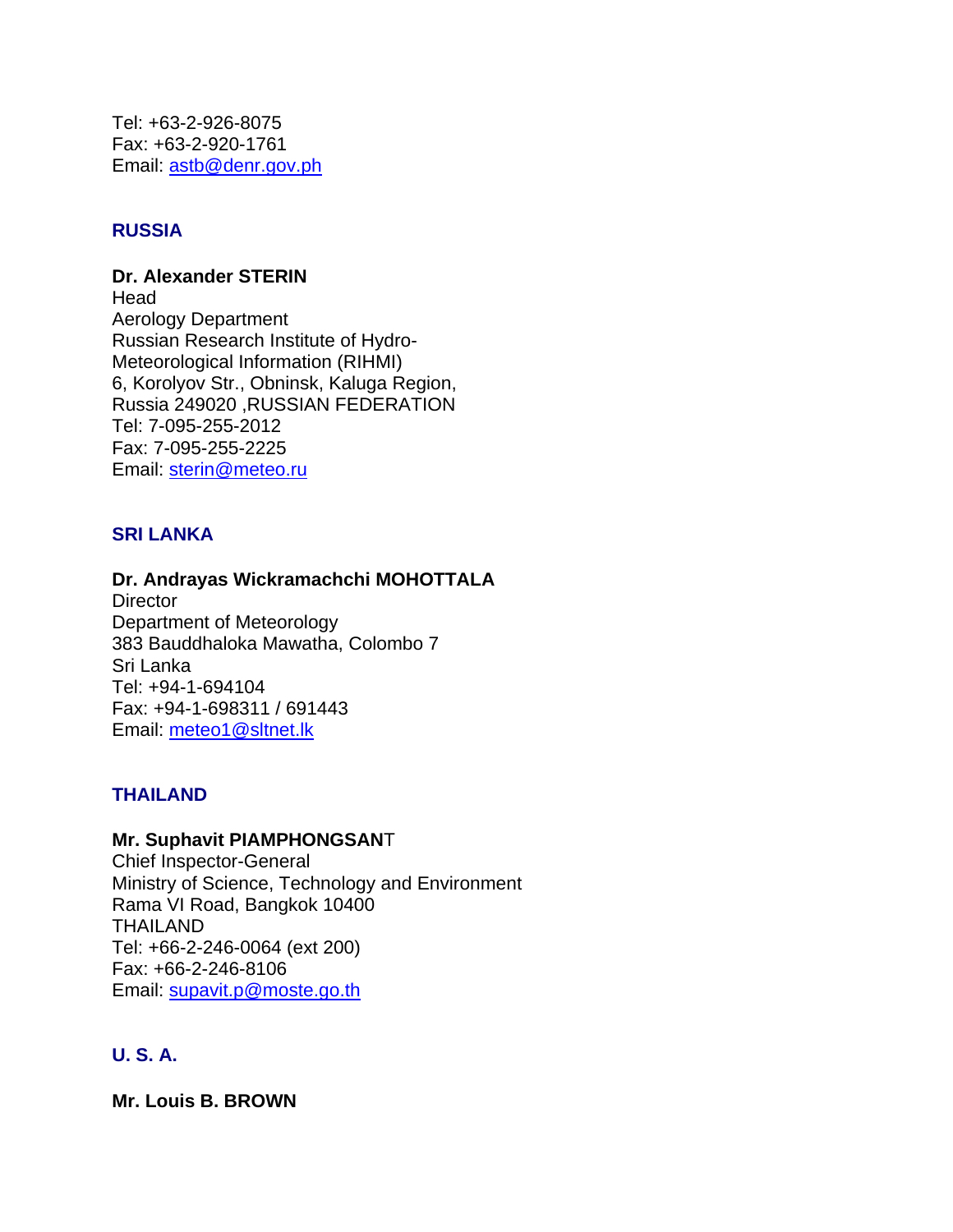Chair, Working Group on International Research Cooperation U.S. Global Change Research Program c/o Directorate for Geosciences National Science Foundation 4201 Wilson Blvd, Room 1070 Arlington, VA 22230, U. S. A. Tel: +1-703-306-1516 Fax: +1-703-306-0091 Email: lbrown@nsf.gov

### **South Asia START Regional Committee (SASCOM)**

### **Dr. Amir MUHAMMED**

SASCOM Chair Asianics Agro-Dev. International House 13, Street 49, F-6/4 P. O. Box 2316, Islamabad PAKISTAN Tel: +92-51-276424 Fax: +92-51-276492 Email: asianics@isb.comsats.net.pk

# **START**

**Prof. Roland FUCHS**  Director, International START Secretariat 2000 Florida Avenue, NW, Suite 200 Washington D. C. 20009, U. S. A. Tel: +1-202-462-2213 Fax: +1-202-457-5859 Email: rfuchs@agu.org

# **START Oceania**

#### **Dr. Kanayathu KOSHY**

Chair, START-Oceania Regional Committee The University of the South Pacific School of Pure and Applied Sciences P. O. Box 1168 Suva, FIJI Tel: +679-212-446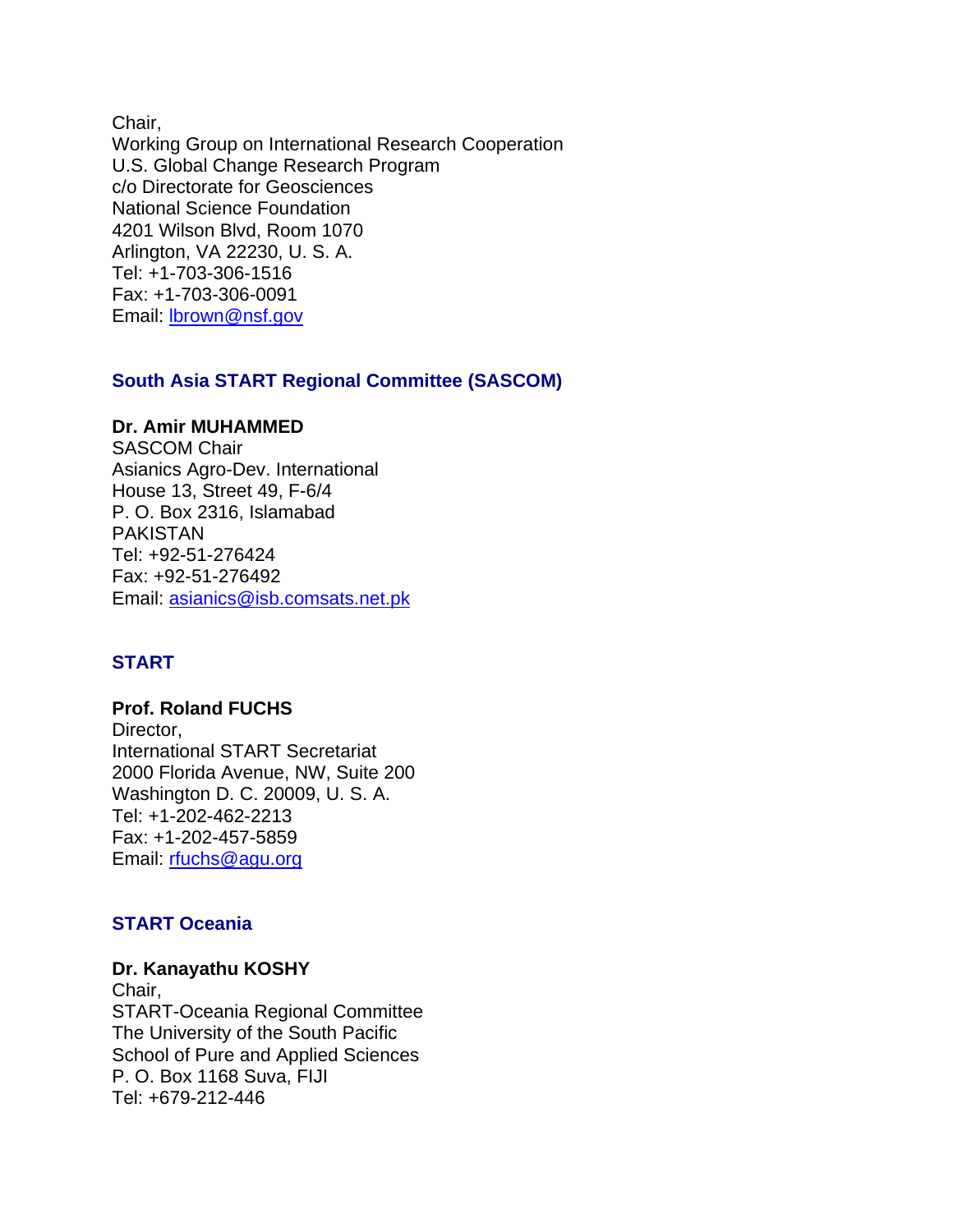Fax: +679-302-548 Email: koshy\_k@usp.ac.fj

# **START Regional Committee for Temperate East Asia (TEACOM)**

#### **Prof. Congbin FU**

Director, START Regional Center for Temperate East Asia (TEACOM) c/o Institute of Atmospheric Physics Chinese Academy of Sciences Beijing 100029, P. R. China Tel: +86-10-62041317 Fax: +86-10-62045230 Email: fcb@ast590.tea.ac.cn

# **HONORED GUESTS**

#### **Prof. Dr. Khalid Mehmood Khan**

Chairman, Pakistan Science Foundation Government of Pakistan Constitution Avenue, Sector G-5/2 Islamabad, PAKISTAN 44000 Tel: +92-51-9203044 Fax: +92-51-9202468

### **OBSERVERS**

### **PAKISTAN**

#### **Dr. Anwar Nasim**

Adviser Science **COMSTECH** 3 Constitution Ave G-5/2, Islamabad Tel: 92-51-9220681 Fax:92-51-9220265 Email: anwar nasim@yahoo.com

### **Mr. Mohammad Ashraf**

Director,Crop Sciences Institute National Agricultural Institute Park Road, Islamabad Tel: 92-51-240269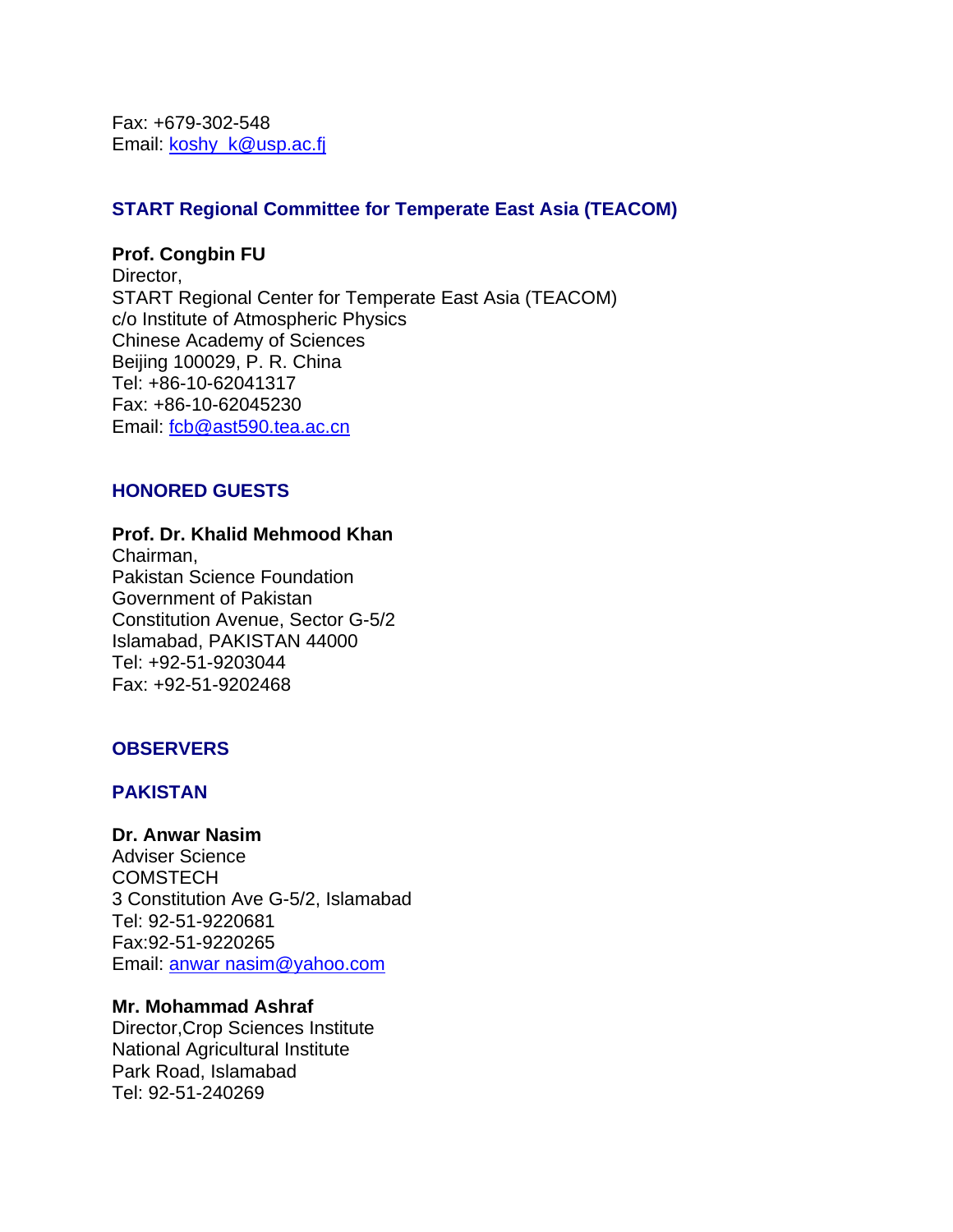Fax:92-51-240909 Email munir@rwcs.undpk.org

## **Mr. Asif S. Khan,**

Director General (Pak-EPA) Pakistan Environmental Protection Agency 44-Office Tower,Blue Area, Islamabad Tel:9217882 Fax: 9206343 Email: pakepa@isb.compol.com

# **Mr. Qamar Zaman Chaudhry,**

Director General Pakistan Meteorological Services Sector H-8 P.O. Box 1214, Islamabad Tel: 0092-51-435189 Fax:0922-51-432588 Email qamarc@hotmail.com

# **Mr. Hilal A. Raza,**

Director General Hydrocarbon Development Institute of Pakistan Islamabad Tel: 9203958 Fax: 9204902 Email: hdip@apollo.net.pk

### **Mr. Waseem Ahmad,**

General Manager Hydrocarbon Development Institute of Pakistan Plot 18, H-9, Islamabad Tel: 434930 Fax: 448464

# **Dr. Ali Rasheed**,

Assoc Director General Pakistan Institute of Nuclear Science and Technology P.O. Nilore, Islamabad Tel: 207270 Fax:9290275 Email: rasheed.pins@dgcc.org.pk / Rasheed.pins@dgcc.org.pk

# **Mr. Mohammad Azhar Qureshi,**

Manager Fellows Program LEAD-Pakistan 28 Margalla Road,F-8/3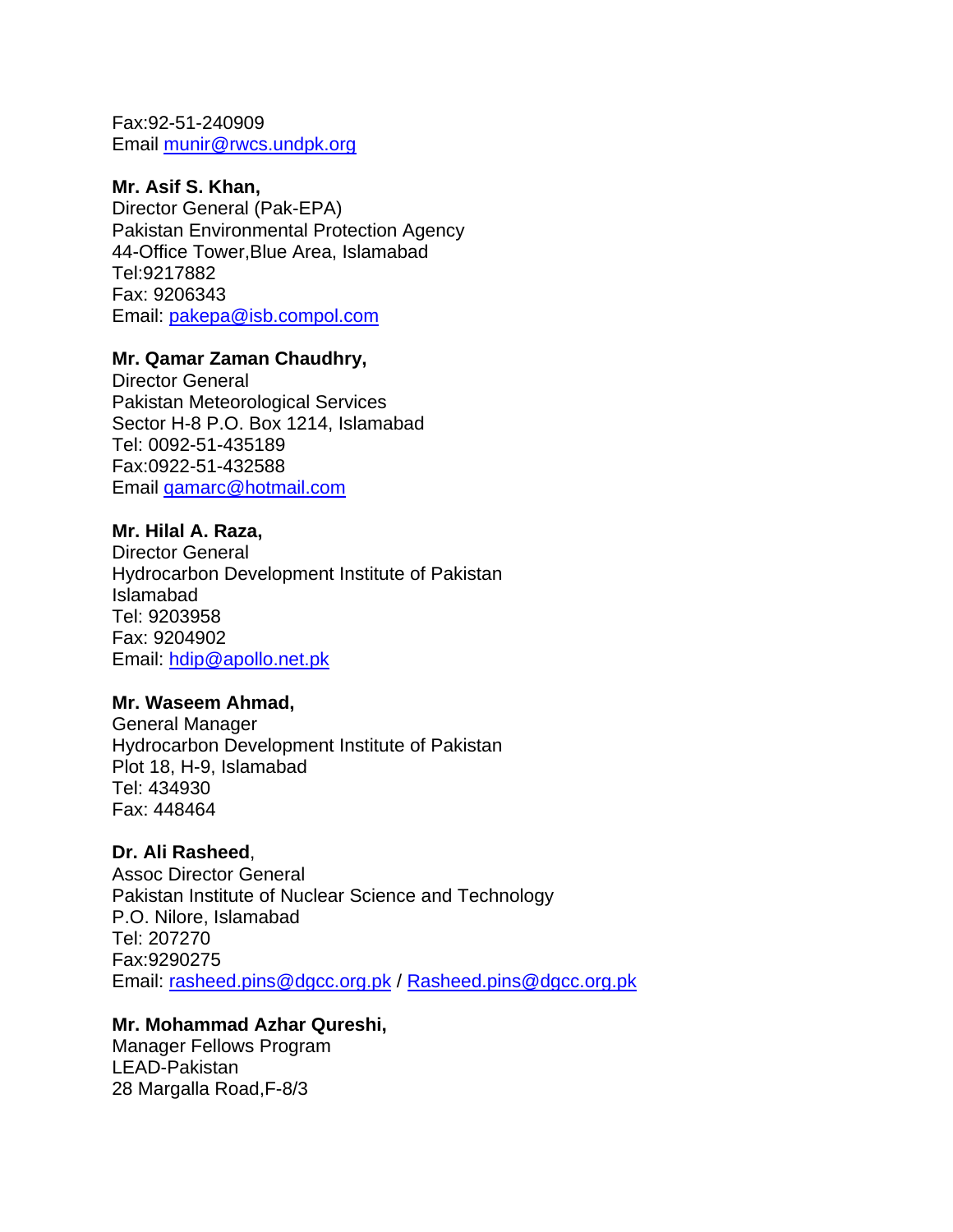Islamabad-Pakistan Tel: 92-51-264742 Fax:92-51-264743 Email: aqureshi@lead.org.pk

## **Mr. Amjad Zafar Khan,**

Manager(Project Development) LEAD-Pakistan 28 Margalla Road,F-8/3, Islamabad Tel: 264742 Fax:264743 Email akhan@lead.org.pk

# **Mr. Arif Alauddin,**

Managing Director National Energy Conservation Center Ministry of Environment, ENERCON Building G-5/2, Islamabad Tel: (W)92-51-9206001 R 92-51-297761 Fax: 92-51-9206004 Email arifalauddin@yahoo.com

# **Mr. Asif Qureshi,**

Research Fellow Sustainable Development Policy Institute # 3 UN Boulevard Diplomatic Enclave, Islamabad Tel: 278134 Fax: 278135 Email asif@sdpi.org

# **Mr. Allaud-Din-Nur-Rehman Shah,**

Section Officer(Technical-II) Ministry of Environment, Local Government and Rural Development UBL Building,Jinnah Avenue Branch, Islamabad Tel: 9201468 Tax: 9202211

# **Ms. Safiya Aftab,**

Analyst,Energy Programs Hagler Bailly Pakistan # 1, Street # 15, F-7/2, Islamabad Tel: 276113-8 Fax 824484 Email: saftab@hbp.isb.sdnpk.org